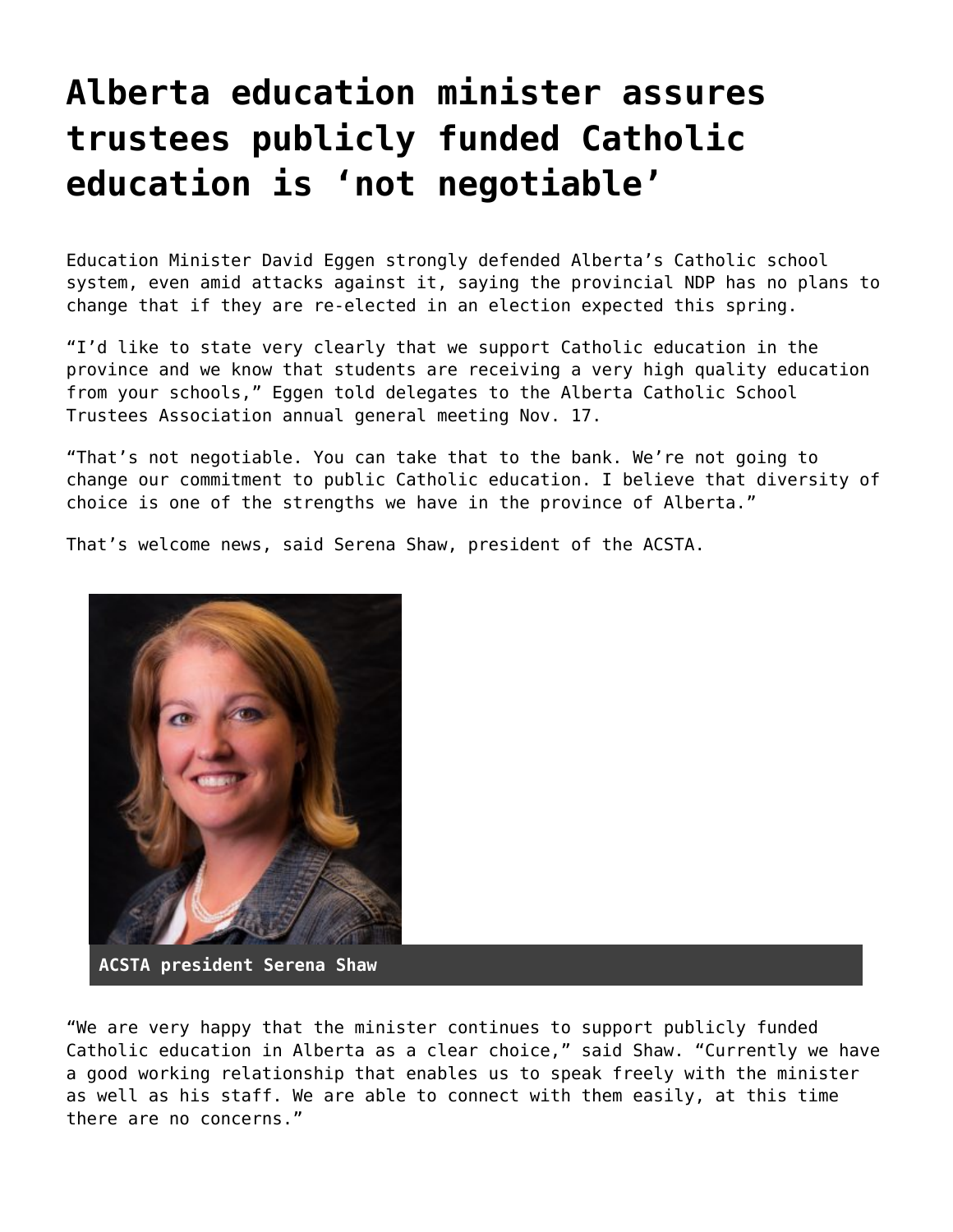Eggen's comments come amid ongoing calls to change Alberta's school system from critics within and outside the system.

Last month, the Public School Board Association of Alberta launched its [Together For Students](https://www.togetherforstudents.ca/) campaign advocating for a single education system, saying it would lead to cost savings, more resources in the classroom and greater choice.

The Together for Students campaign will include future town hall meetings to discuss the idea. However, the campaign would also mean the dissolution of the publicly funded Catholic school system. When asked about the campaign, Eggen didn't disavow it.

"I don't think I would characterize it quite in that way. People have a democratic right to debate and talk about things," he said in an interview after he spoke to ACSTA delegates.

While that's true, Shaw said the ACSTA believes "Albertans need to have clear choice in education and that publicly funded Catholic education needs to be one of the choices as the parents of 180,000 children have already done."

Eggen said he does support the continued efforts by Catholic and public school boards to share facilities and services in the province.

"It's important to provide security from a government. We can always look for efficiencies, ways by which we can share facilities and other parts of our education system," Eggen said. "You can have both of those things, I believe, and still maintain the integrity of a faith-based education system."

In earlier interviews, Shaw said Catholic schools have agreements with their public counterparts – and other organizations in the province on purchasing, school financing, and they're open to more.

Eggen added the province will protect the constitutional rights of Catholics to a separate denominational school system in Alberta, even as other provinces are scrapping them.

Alberta, Ontario and Saskatchewan are the only provinces with publicly funded Catholic schools.

"As we look across the country, in other jurisdictions, where there has been attacks on faith-based schools, we need to learn from those things every step of the way," Eggen told ACSTA delegates.

"Those same sentiments do exist inside this province as well. I said it very clearly and I'll say it again that you have an ally, that we fight and push back against these things."

Earlier this month, Catholic education supporters in Alberta launched GrACE –